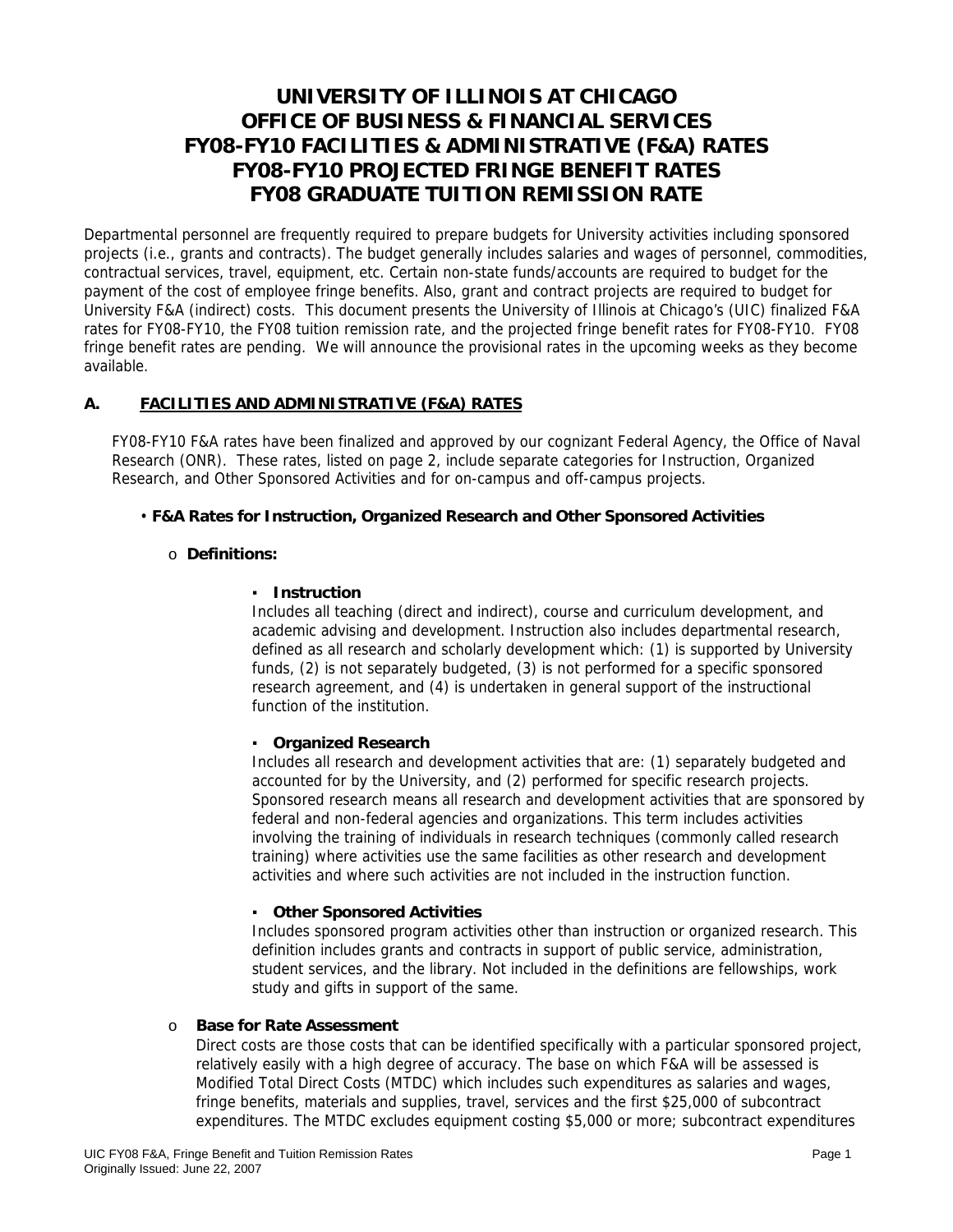in excess of \$25,000; graduate assistant tuition remission; fellowships; scholarships; traineeships; patient care charges; and rental/lease of capital items. UIC has elected, at this time, not to assess F&A costs on equipment items with an acquisition cost of \$500 or more, for awards based on proposals submitted for external funding. This use of a lower threshold is only for purposes of F&A cost assessment.

## o **Continuing Projects**

Under federal guidelines, rates and bases should continue for the life of the project until a competing renewal is submitted. Therefore, the University will honor the rates in place for continuing projects. Proposals for non-competing continuations, incremental funding and budget amendments for previously awarded federal projects should use the rates specified in the original award document.

## o **Use of On-/Off-Campus Rate**

The on-campus rate should be used for proposals where all work is done using University facilities. The On-Campus rate is to be assessed except when a portion of the sponsored agreement is performed at an off-campus site. The criteria for utilization of the off-campus rate consists of all of the following: (a) performance at the off-campus site must be on a continuous basis; intermittent performance is not sufficient; (b) the University personnel working or engaged on the project must be physically located at an off-campus site; and (c) the off-campus performance must be of sufficient duration; normally a full semester, summer term or period of performance of the sponsored agreement. The off-campus rate will be used for the off-campus portion of the work on a sponsored agreement.

Off-campus costs may include costs incurred at the off-campus site for salaries, related benefits, supplies, utility costs, rent, local travel and other similar costs, which are treated as direct. Travel to and from an off-campus site is considered an off-campus cost.

## • **F&A Rates for Clinical Drug Trials**

#### o **Definition:**

These include studies performed for private sponsors which involve human subjects in drug protocols.

## o **Base for Rate Assessment**

The base for rate assessment is total direct costs. Total direct costs include all costs charged to a sponsored program account, excluding indirect costs, costs of education allowance and administrative allowances.

| <b>FACILITIES AND ADMINISTRATIVE (F&amp;A) RATES</b>                                                                                                                                                                                                                                  |       | OFF-          |  |
|---------------------------------------------------------------------------------------------------------------------------------------------------------------------------------------------------------------------------------------------------------------------------------------|-------|---------------|--|
|                                                                                                                                                                                                                                                                                       |       | <b>CAMPUS</b> |  |
| Instruction                                                                                                                                                                                                                                                                           |       | 26.0%         |  |
| Organized Research                                                                                                                                                                                                                                                                    | 57.0% | 26.0%         |  |
| <b>Other Sponsored Activities</b>                                                                                                                                                                                                                                                     | 37.1% | 26.0%         |  |
| Base is Modified Total Direct Costs (MTDC) which excludes equipment costing \$500 or more, subcontract<br>expenditures in excess of \$25,000, graduate assistant tuition remission fellowships, scholarships, traineeships,<br>patient care charges and rental/lease of capital items |       |               |  |
| <b>CLINICAL DRUG TRIALS F&amp;A RATE</b>                                                                                                                                                                                                                                              | 25.0% | 25.0%         |  |
| This rate was established during FY1994 for non-federally funded clinical drug studies and is applied to Total Direct Costs<br>(TDC)                                                                                                                                                  |       |               |  |

## **THE UNIVERSITY OF ILLINOIS AT CHICAGO FY08-FY10 FACILITIES AND ADMINISTRATIVE (F&A) RATES**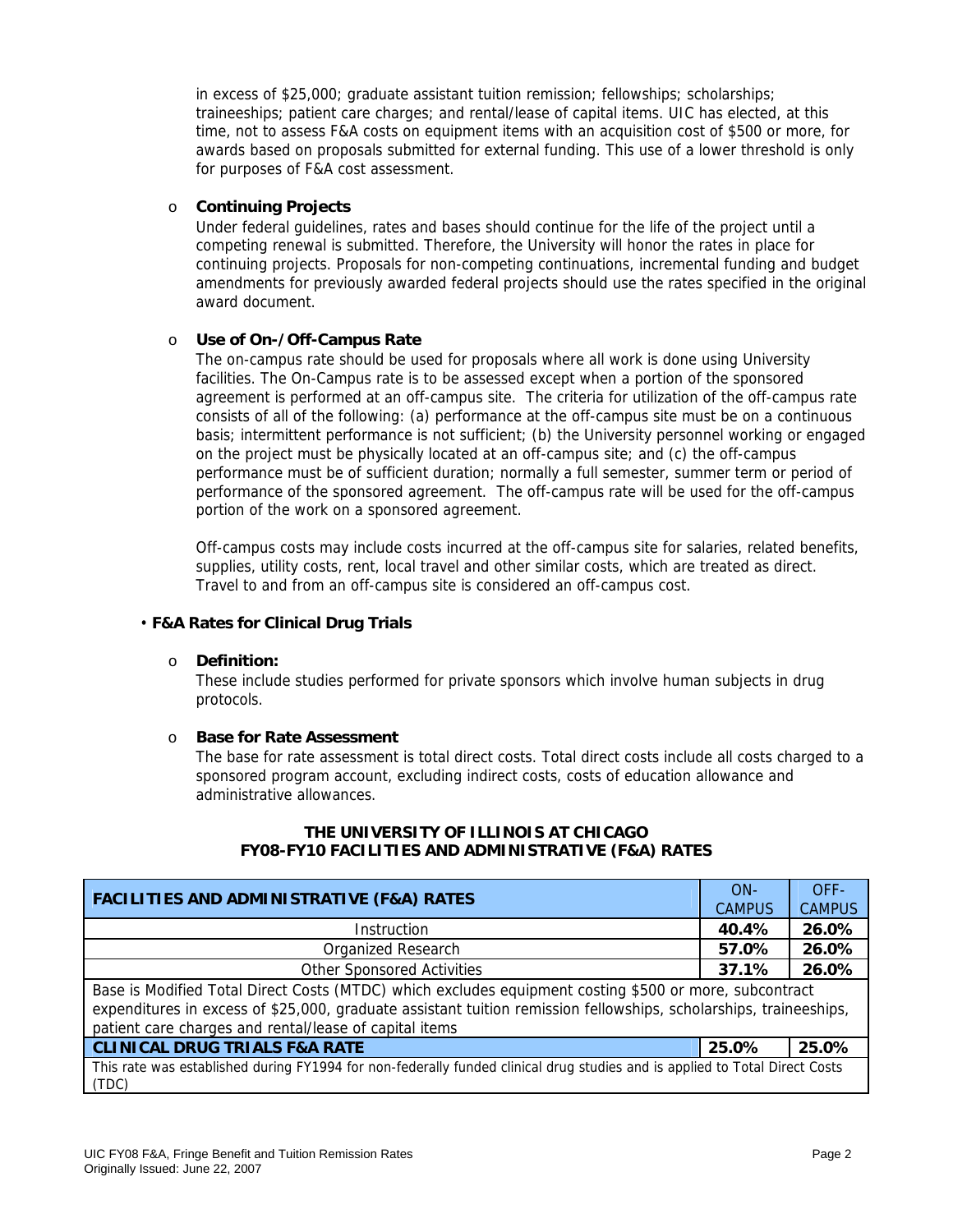## **B. GRADUATE ASSISTANT TUITION REMISSION RATE**

The Fiscal Year 2008 rate for Tuition Remission is 37%. Salaries of graduate assistants with tuition and fee waivers are the base for the assessment of the tuition remission rate.

## **C. FRINGE BENEFITS RATES FOR FY08**

Fringe benefit rates are updated annually and approved by the Federal government near the beginning of each fiscal year. We will announce the provisional fringe benefit rates in the upcoming weeks as they become available. Unlike facilities and administrative cost rates, changes in fringe benefit rates are assessed immediately when they become effective, even if the budgeted rates are different. Until provisional rates are announced, please refer to "PROJECTED FRINGE BENEFITS RATES FY08-FY10."

#### **D. PROJECTED FRINGE BENEFITS RATES FY08-FY10**

We are publishing projected fringe benefit rates for faculty to use in their grant proposals. While the projected rates may not precisely equal the actual rates in a given year, it will certainly result in far less reallocation than if the proposal reflected a constant fringe benefit rate for the entire grant period. The projected FY08-FY10 fringe benefit rates for academic and non-academic employees are as follows:

## **THE UNIVERSITY OF ILLINOIS AT CHICAGO PROJECTED FRINGE BENEFITS RATES FY08-FY10**

| Appointment                                                                            | <b>Fiscal Year</b><br>2008 | <b>Fiscal Year</b><br>2009 | <b>Fiscal Year</b><br>2010 |
|----------------------------------------------------------------------------------------|----------------------------|----------------------------|----------------------------|
| If the appointment is academic or non-academic and<br>continuous at 50% or more        | 33.57%                     | 35.90%                     | 37.40%                     |
| If the appointment is academic or non-academic and non-<br>continuous at 50% or more   | 27.48%                     | 29.81%                     | 31.31%                     |
| If the appointment is academic or non-academic and<br>continuous at less than 50%      | 13.77%                     | 13.77%                     | 13.77%                     |
| If the appointment is academic or non-academic and non-<br>continuous at less than 50% | 7.68%                      | 7.68%                      | 7.68%                      |

| If the student has an appointment type of G, H or S and is<br>registered for six hours or more for fall & spring terms, three<br>hours for the summer term          | 0.03% | 0.03% | $0.03\%$ |
|---------------------------------------------------------------------------------------------------------------------------------------------------------------------|-------|-------|----------|
| If the student has an appointment type G, H or S and is<br>registered for less than six hours for fall & spring terms, less<br>than three hours for the summer term | 7.68% | 7.68% | 7.68%    |